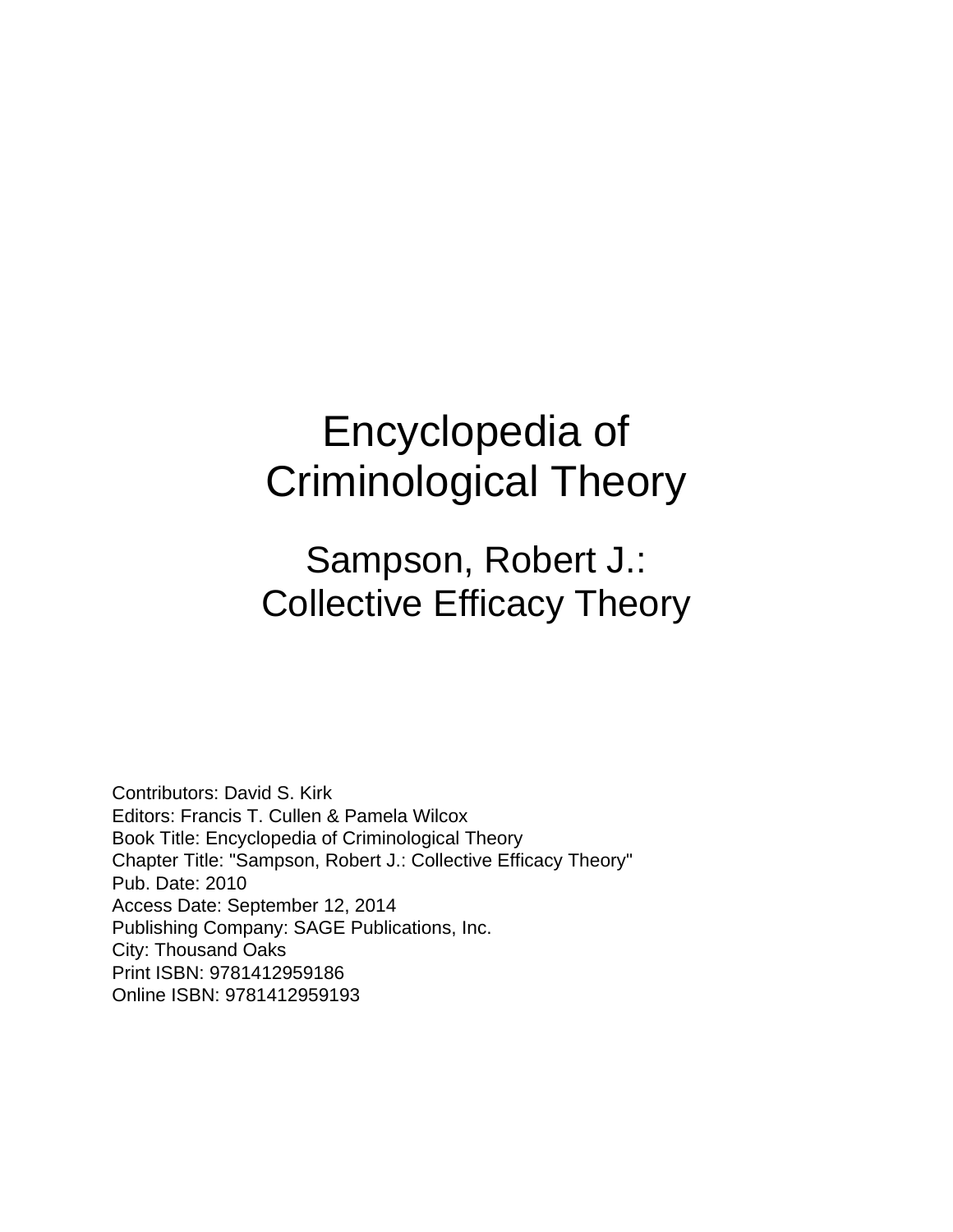DOI:<http://dx.doi.org/10.4135/9781412959193.n220>

Print pages: 802-806

©2010 SAGE Publications, Inc. All Rights Reserved.

This PDF has been generated from SAGE knowledge. Please note that the pagination of the online version will vary from the pagination of the print book.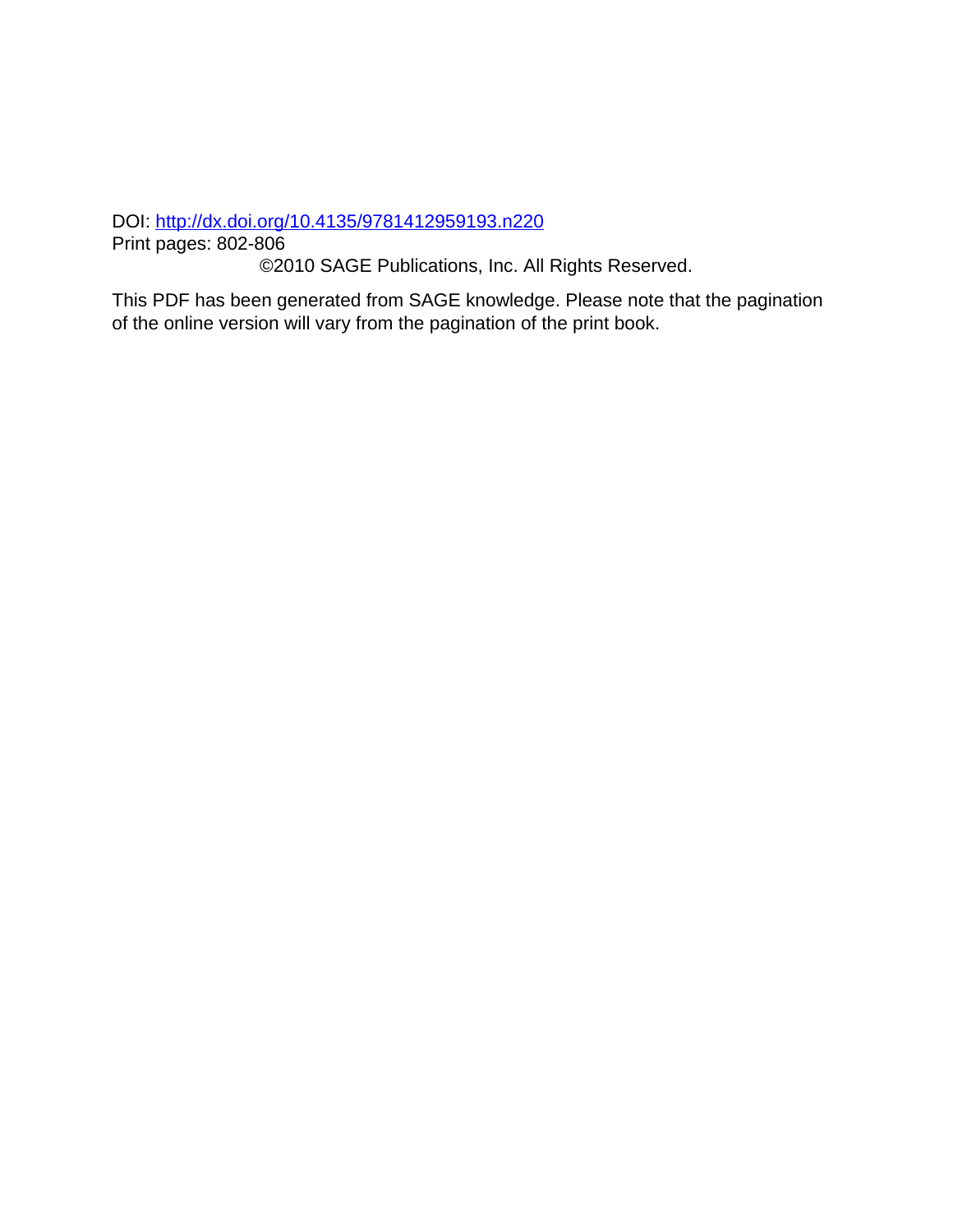#### <http://dx.doi.org/10.4135/9781412959193.n220>

Collective efficacy is defined as the process of activating or converting social ties among neighborhood residents in order to achieve collective goals, such as public order or the control of crime (Sampson, 2006a; Sampson, Raudenbush, & Earls, 1997). Empirically, collective efficacy has been represented as a combined measure of shared expectations for social control and social cohesion and trust among neighborhood residents. The theory of collective efficacy helps explain one of the most robust findings in criminological research, that crime is nonrandomly distributed across geographic space. Collective efficacy also explains why neighborhood characteristics such as concentrated poverty and high levels of residential turnover are positively related to crime. Neighborhoods vary in their capacity for efficacious action, and Robert J. Sampson, Stephen W. Raudenbush, and Felton Earls argue that this variation explains differences across neighborhoods in levels of crime and violence.

In order to understand the theoretical utility of the concept of collective efficacy, it is vital to comprehend the intellectual foundation of the theory. Collective efficacy theory is rooted in the social disorganization tradition in sociology and criminology, yet augments the disorganization model in important ways. In the social disorganization model, neighborhood organization is facilitated by the density of neighborhood social networks; however, empirical research has demonstrated that strong social ties among neighbors do not always lead to the social control of crime and may even foster criminal behavior. Moreover, research by Mark Granovetter has demonstrated that weak social ties may be a more important resource for individuals than strong, cohesive ties. The theory of collective efficacy resolves these apparent inconsistencies related to the importance of social networks by arguing that the social control of crime may be facilitated by strong neighborhood ties and associations, but does not necessarily require cohesive ties.

This entry proceeds by first describing early conceptions of social disorganization and then more recent formulations of the theory. Next, the entry turns to a description of how the theory of collective efficacy explicitly addresses criticisms of social disorganization and therefore serves as a more valid model of the utility of neighborly social networks for the social control of crime. The essay concludes with a discussion of future directions in the development of the theory of collective efficacy.

Page 3 of 11 **Encyclopedia of Criminological Theory: Sampson,** Robert J.: Collective Efficacy Theory **SSAGE knowled**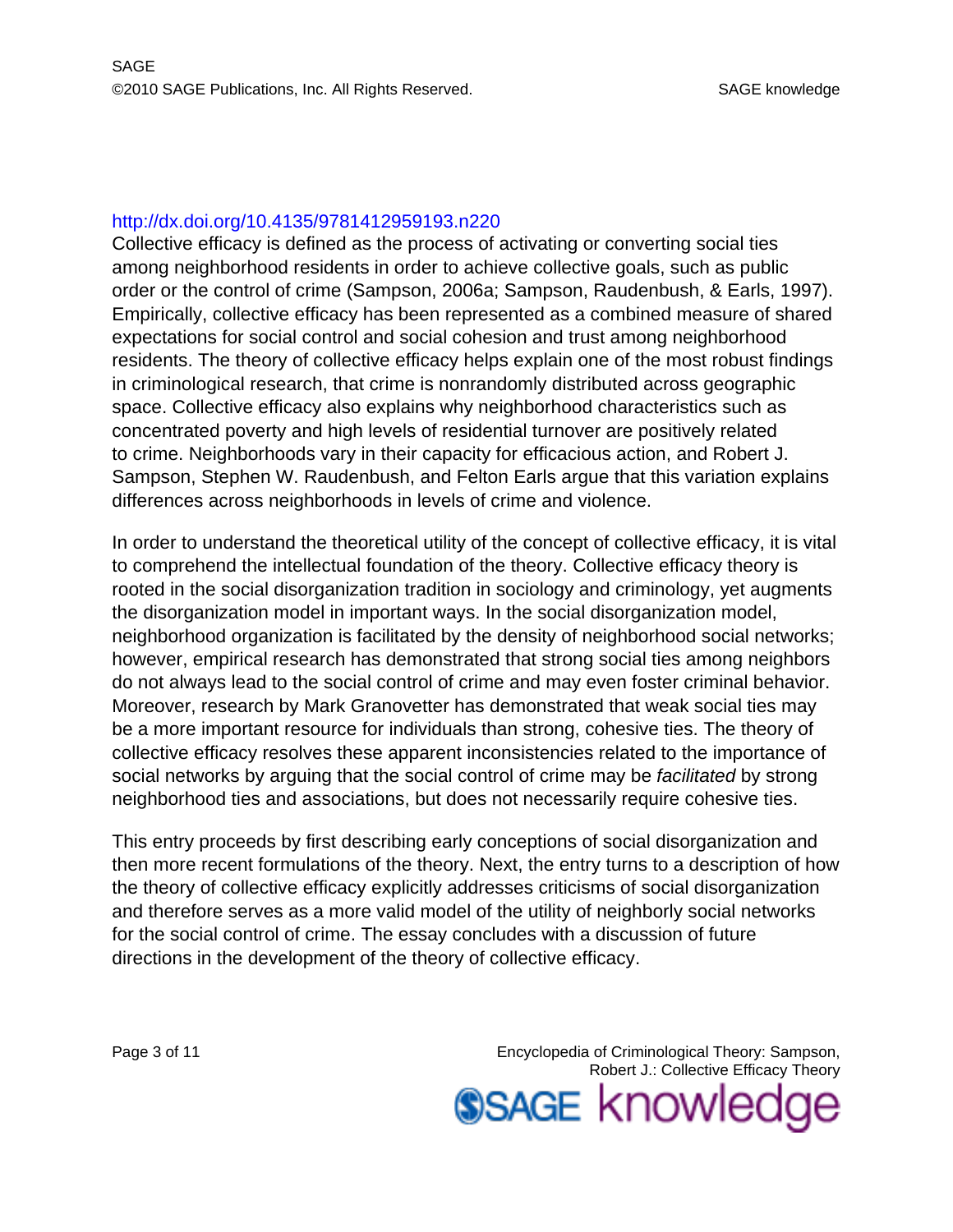# Social Disorganization

Clifford Shaw and Henry McKay's conceptualization of social disorganization was influenced by the ecological perspective of their Chicago School of Sociology predecessors Robert Park and Ernest Burgess and the social psychological perspective of W. I. Thomas and Florian Znaniecki. Shaw and McKay's social disorganization thesis can be conceived as describing the macro-level processes that lead to variation in rates of delinquency across neighborhoods, and the micro-level (i.e., social psychological) processes underlying these macro-level factors. Shaw and McKay suggest that urban growth processes characterizing Chicago and other United States cities at the end of the 19th and beginning of the 20th century produced neighborhoods marked by drastic differences in physical and economic conditions. Furthermore, they found vast differences in systems of values across these neighborhoods, although they did argue that conventional values were still dominant in all areas.

Shaw and McKay sought to understand why rates of delinquency varied across localities, and why delinquents were concentrated in certain localities. Shaw and McKay mapped the home addresses for over 100,000 delinquents processed by the Cook County (Illinois) Juvenile Court from 1900 to the mid-1930s and found that delinquents were concentrated in four areas of Chicago—Italian delinquents on the near west side, Italians to the near north, black youth on the south side, and Polish delinquents in South Chicago. Shaw and McKay concluded that variation in delinquency across areas was a function of the extent of social disorganization across these areas, where social disorganization refers to the breakdown in the social institutions of a community (e.g., family, schools, churches, and political groups). In other words, these institutions were ineffective at maintaining social order and control. The implication is that to prevent or reduce crime and delinquency, it is necessary to alter conditions of neighborhoods **[p. 803**  $\downarrow$  ] and not simply focus on the individuals within those neighborhoods.

Chapter 7 of Shaw and McKay's book Juvenile Delinquency and Urban Areas details the main theoretical points of their argument by describing exactly why variations in community structures and organization lead to variation in delinquency. Central to this discussion is their emphasis on "differential systems of values." Shaw and McKay note that in both high and low socioeconomic status neighborhoods, the dominant value

Page 4 of 11 **Page 4 of 11** Encyclopedia of Criminological Theory: Sampson, Robert J.: Collective Efficacy Theory **SSAGE knowled**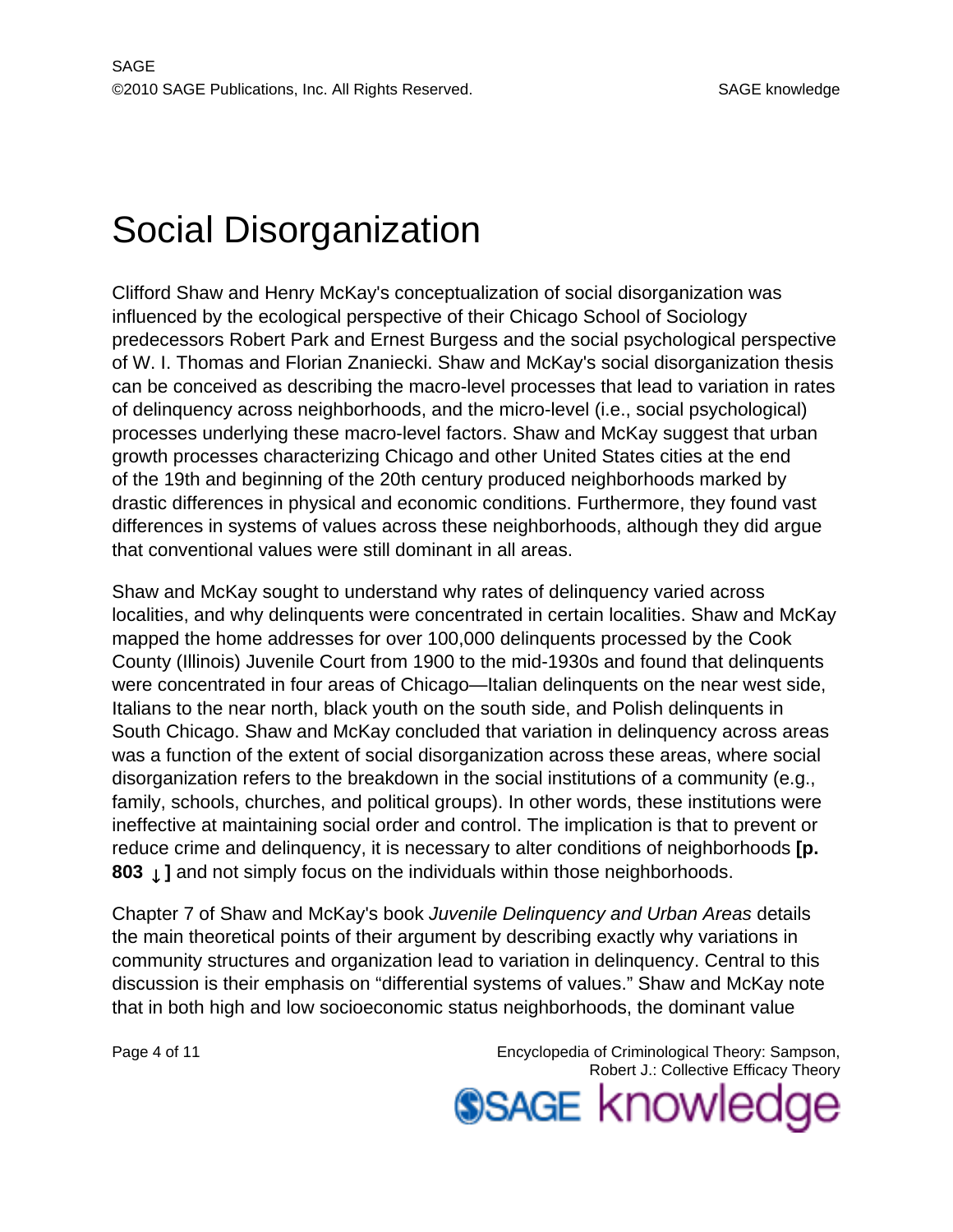system is conventional, but in low socioeconomic status areas there is a competing system of values that residents (particularly youths) must contend with. This is not to say that the more affluent and less delinquent areas do not have unconventional values and behavior, but rather that there is greater uniformity and consensus on values in those areas which insulates youth from the criminal element. In contrast, in high delinquency areas youths are routinely brought into contact with unconventional attitudes and behaviors that conflict with the dominant (conventional) value systems. These unconventional attitudes still emphasize the achievement of status and economic gain, but different means to achieve these ends are formulated and transmitted. In other words, these unconventional values support delinquent behavior.

Related to the arguments of Thomas and Znaniecki, Shaw and McKay argue that the weakening of social institutions in disorganized areas hinders efforts to reinforce conventional value systems. Furthermore, they contend that low rate delinquency areas are more often characterized by a community consensus on how to deal with social problems and how to collectively regulate unconventional behavior like delinquency, but high delinquency areas lack such consensus. Central to this point is that in certain neighborhoods, traditional forms of social control are weakened and ineffective at countering the advance of these unconventional value systems and the resulting criminal behavior.

#### Extensions and Revisions of Social Disorganization Theory

Recent formulations of social disorganization theory have focused more on the social control and collective action aspects of the theory, and have come to define social disorganization as the inability of a community structure to realize the common values of its residents and maintain effective social controls (Bursik, 1988; Kornhauser, 1978; Sampson & Groves, 1989). With an emphasis on the importance of relational networks to facilitate social control, current formulations of the social disorganization thesis have utilized the systemic model, which identifies the social organization of communities by focusing on the local community networks. In the systemic model, local community is viewed as a complex system of friendship and kinship networks and of formal and informal associational ties rooted in family life and socialization processes that are fashioned by societal institutions. These social ties facilitate the creation and maintenance of social capital, where social capital refers to a resource that arises from

Page 5 of 11 **Encyclopedia of Criminological Theory: Sampson,** Robert J.: Collective Efficacy Theory

**SSAGE knowled**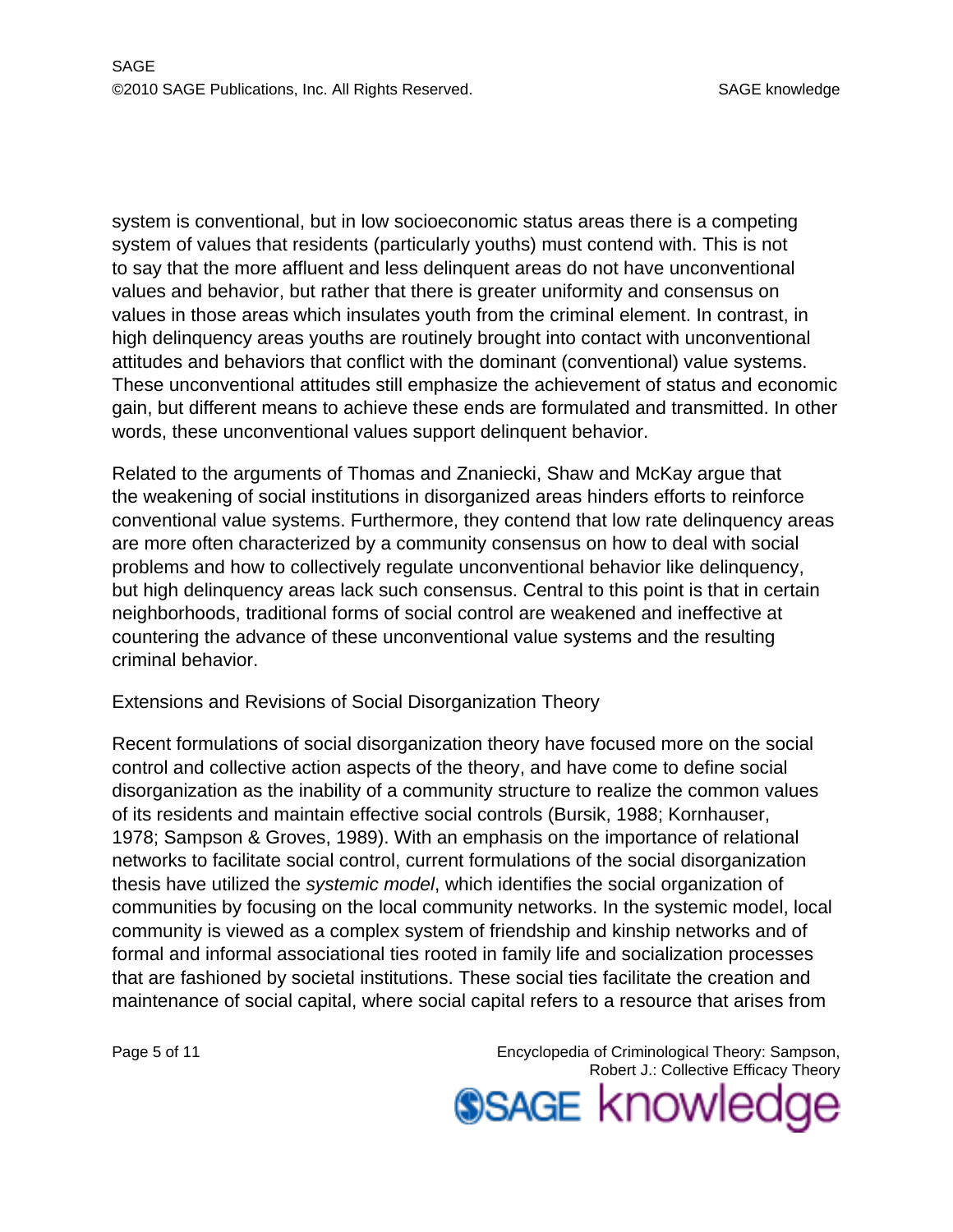social relations. Social capital, in turn, facilitates social control. Thus, the systemic model of social disorganization posits that the structure and characteristics of these social networks determines the capacity with which a neighborhood can engage in the control of various behaviors, including crime.

# A Critique of Social Disorganization Theory

One central challenge to Shaw and McKay's social disorganization theory are findings of the simultaneous occurrence of internally organized local communities and high crime rates in those areas. If dense neighborhood social networks are supposed to advance the social control of crime, then how do we explain the observation that some neighborhoods characterized by strong social ties are nevertheless overrun with crime? There are numerous examples of research that have found that high rates of crime occur in socially organized neighborhoods. Some of the most vivid evidence of this can be seen in the work of William F. Whyte.

In the opening statements of Street Corner Society, William F. Whyte describes the common perception of the "Cornerville" neighborhood of Boston ("Eastern City") as a crime-ridden and disorganized local community. This perception, he claims, was constructed through secondhand information and sensationalized newspaper accounts. These sources may describe some of the realities of Cornerville, such as the presence of rackets and corruption, but Whyte's work demonstrates that the strength and density of social relations were much **[p. 804** ↓ **]** different than commonly perceived by outsiders. Cornerville was not an area in chaos and disorganization, but rather a neighborhood with sure signs of organization. However, in the course of finding a strong, dense network of social ties in Cornerville, he also uncovered an extensive criminal network and an organized gang life. Thus, what appears to be disorganized from outside the local community is actually quite different when viewed from the street corner, even if there is a high incidence and prevalence of crime.

The theory of collective efficacy helps explain why Whyte found high crime in the presence of an internally organized neighborhood. One lesson learned from Whyte's study is that dense social ties among neighborhood residents, and the social capital derived from these relations, are certainly resources available to control crime and

Page 6 of 11 **Encyclopedia of Criminological Theory: Sampson,** Robert J.: Collective Efficacy Theory **SSAGE knowled**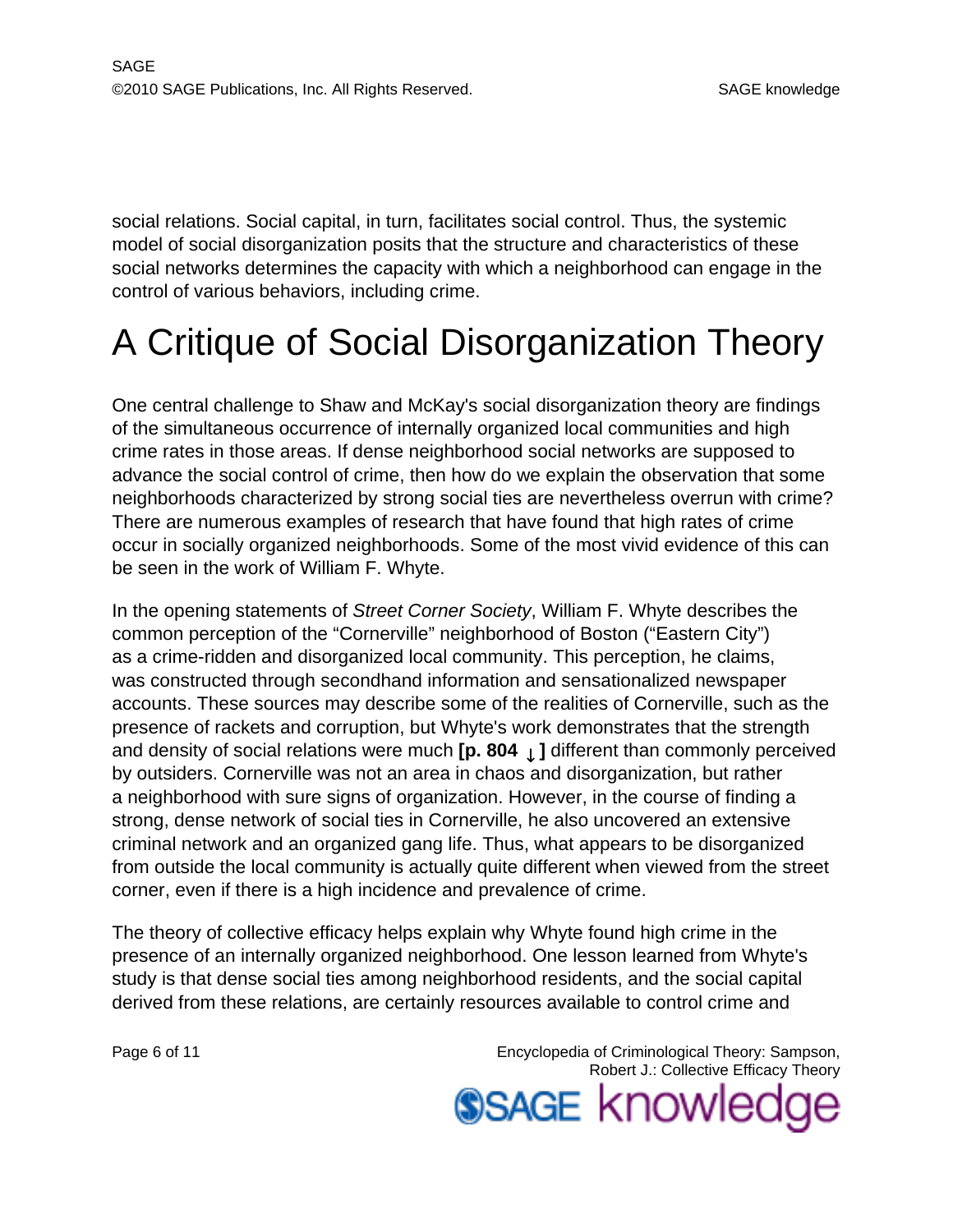misbehavior, but they must be used or activated toward a specific purpose, like stopping neighborhood crime. Sampson asserts that collective efficacy is "the activation of social ties to achieve shared expectations for action" (2006b, p. 39). Whyte's Cornerville was characterized by dense social ties, yet those ties were not activated to reduce crime.

# Collective Efficacy

Sampson argues that social networks and the strength of social ties alone cannot explain the social control of crime, given that strong ties are not always conducive to action. While the systemic model of social disorganization assumes that relational networks are related to, and even facilitate, the exercise of control, they are not sufficient for explaining social control because nonconforming behavior may be tolerated by network members as long as it does not interfere with the attainment of common goals. Again we know from the research of Whyte that dense social networks do not always translate into low crime.

Jeffrey Morenoff, Sampson, and Raudenbush argue that researchers must move beyond a reliance on social capital and density of ties when examining the determinants of crime. They describe social capital as a "resource potential," but one that must be activated and utilized. To move beyond social capital and strong ties and associations, Sampson, Raudenbush, and Earls conceptualize collective efficacy as a mechanism through which social capital confers benefits on neighborhoods. Collective efficacy is the process of activating or converting social ties among neighborhood residents in order to achieve collective goals, such as public order or the control of crime. This formulation relies on trust and a shared willingness to actively engage in social control as key dimensions explaining crime. As Sampson asserts, "social networks foster the conditions under which collective efficacy may flourish, but they are not sufficient for the exercise of control" (2006b, p. 39). In other words, when neighbors have mutual trust for each other, this facilitates social control but does not guarantee it. Similarly, Barry Wellman argues that social scientists have become preoccupied with local solidarity, "rather than a search for functioning primary ties" (p. 1202). The point is that strong ties and a union of interests are secondary in importance to a consideration of whether the structure of ties provides some function or benefit irrespective of strength or sentiment. So the emphasis should not be put upon whether social ties are strong, but whether

Page 7 of 11 **Encyclopedia of Criminological Theory: Sampson,** Robert J.: Collective Efficacy Theory

**SSAGE knowled**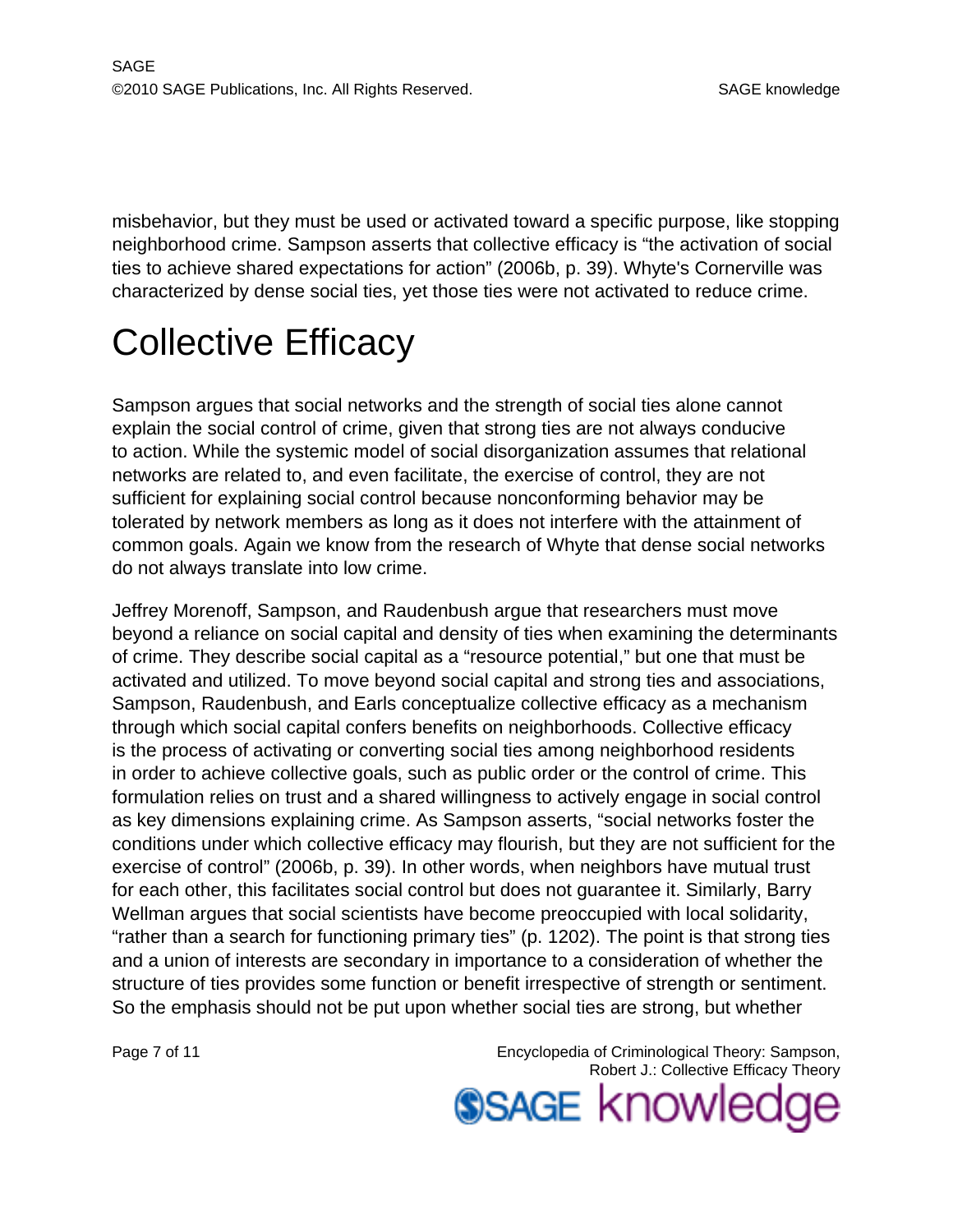ties (among neighbors, institutions, and also extralocal entities) provide resources, information, or social control.

### The Mechanism of Collective Efficacy

It is vital to ask what exactly is the causal mechanism underlying collective efficacy? Is collective efficacy simply a form of group intervention to stop a criminal event from occurring, or does collective efficacy more broadly involve the collective socialization of youths toward prosocial behavior? Sampson (2006a) characterizes these dilemmas as one of distinguishing between the situational and enduring effects of collective efficacy. With the former, collective efficacy inhibits crime in a given neighborhood regardless of where the would-be criminal resides, while in the latter collective efficacy in an individual's neighborhood of residence influences her behavior even when she leaves the confines of the neighborhood (Kirk, 2009). Theoretically, the answers to these questions lie in Sampson and colleagues' (1997) conception of social control. While many studies in criminology conceive of social control as the direct supervision of behavior—whether by parents, teachers, or neighbors—Sampson and colleagues define social control more broadly. **[p. 805** ↓ **]** Drawing on the definition employed by Morris Janowitz, Sampson, Raudenbush, and Earls define social control as "the capacity of a group to regulate its members according to desired principles" (p. 918). The precise means to achieve these desired principles are many and may include group intervention and collective socialization.

Empirically, research to date convincingly demonstrates a situational effect of collective efficacy on neighborhood crime rates, yet research by David Kirk as well as Sampson, Morenoff, and Raudenbush has also shown that neighborhood collective efficacy does not significantly predict individual levels of delinquency. This may result because collective efficacy is situational (as opposed to enduring), with little staying power once residents are outside the boundaries of the given neighborhood (Sampson, 2006a). A necessary next stage in the theoretical development of collective efficacy is to sort out if collective efficacy has an enduring influence on crime in addition to a situational influence.

David S.Kirk

Page 8 of 11 **Encyclopedia of Criminological Theory: Sampson,** Robert J.: Collective Efficacy Theory **SSAGE knowled**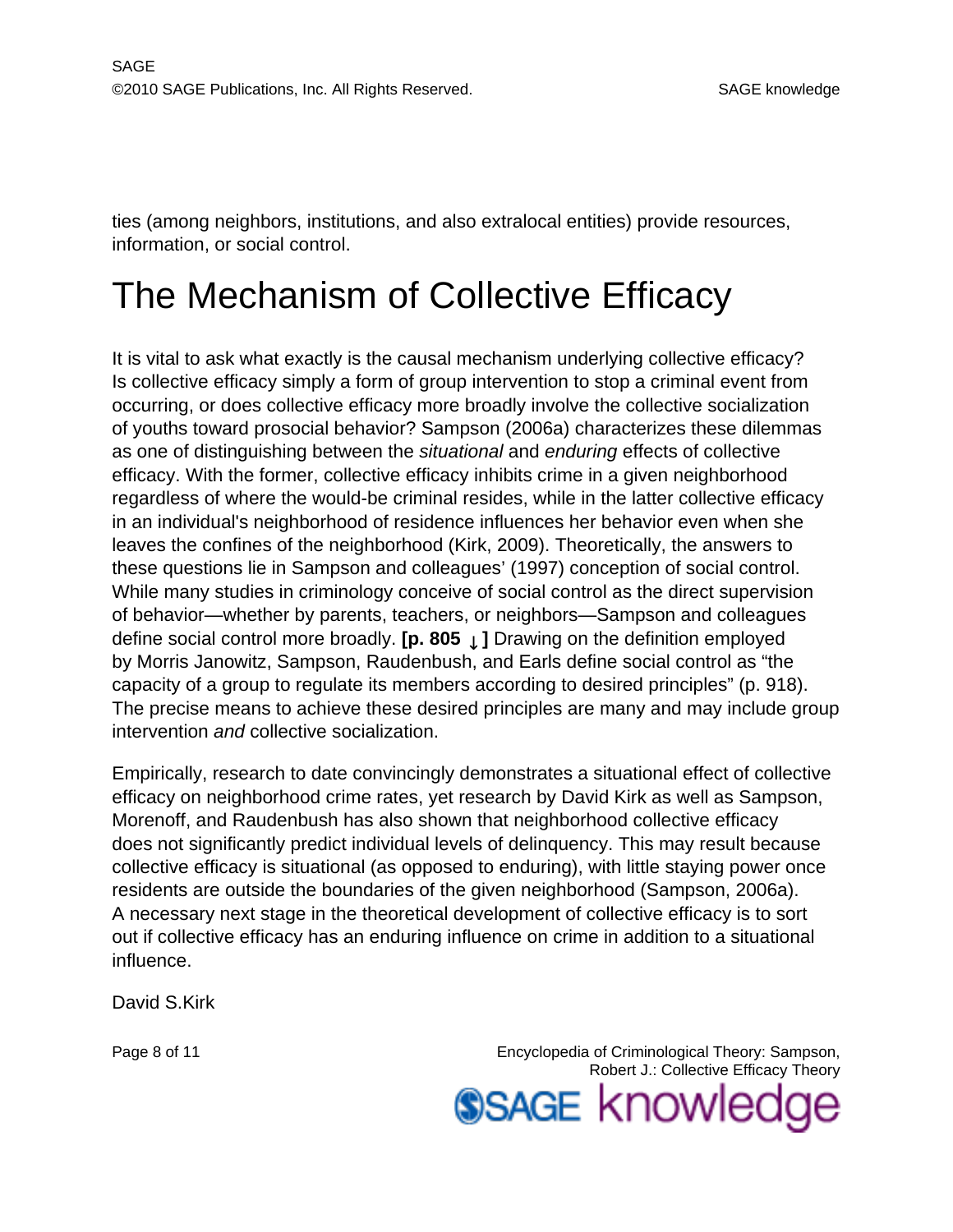#### <http://dx.doi.org/10.4135/9781412959193.n220> See also

- [Kornhauser, Ruth Rosner: Social Sources of Delinquency](http://knowledge.sagepub.com/view/criminologicaltheory/n140.xml)
- [Shaw, Clifford R., and Henry D. McKay: Social Disorganization Theory](http://knowledge.sagepub.com/view/criminologicaltheory/n228.xml)
- [Systemic Model of Social Disorganization](http://knowledge.sagepub.com/view/criminologicaltheory/n255.xml)
- [Whyte, William Foote: Street Corner Society](http://knowledge.sagepub.com/view/criminologicaltheory/n275.xml)

References and Further Readings

Burgess, E. W. (1967). The growth of the city: An introduction to a research project . In R. E. Park, ed. , E. W. Burgess, ed. , & R. D. McKenzie (Eds.), The city (pp. 47–62). Chicago: University Chicago of Press. (Original work published 1925)

Bursik, R. J.Jr. Social disorganization and theories of crime and delinquency: Problems and prospects . Criminology 26 519–551. (1988). [http://dx.doi.org/10.1111/](http://dx.doi.org/10.1111/j.1745-9125.1988.tb00854.x) [j.1745-9125.1988.tb00854.x](http://dx.doi.org/10.1111/j.1745-9125.1988.tb00854.x)

Granovetter, M. S. The strength of weak ties . American Journal of Sociology 78 1360– 1380. (1973). <http://dx.doi.org/10.1086/225469>

Janowitz, M. Social theory and social control . American Journal of Sociology 81 82– 107. (1975).<http://dx.doi.org/10.1086/ajs.1975.81.issue-1>

Kirk, D. S. The neighborhood context of racial and ethnic disparities in arrest . Demography 45 55–77. (2008).<http://dx.doi.org/10.1353/dem.2008.0011>

Kirk, D. S. Unraveling the contextual effects on student suspension and juvenile arrest: The independent and interdependent influences of school, neighborhood, and family social controls . Criminology 47 479–520. (2009). [http://dx.doi.org/10.1111/](http://dx.doi.org/10.1111/j.1745-9125.2009.00147.x) [j.1745-9125.2009.00147.x](http://dx.doi.org/10.1111/j.1745-9125.2009.00147.x)

Kornhauser, R. (1978). Social sources of delinquency . Chicago: University of Chicago Press.

Page 9 of 11 **Encyclopedia of Criminological Theory: Sampson,** Robert J.: Collective Efficacy Theory **SSAGE knowled**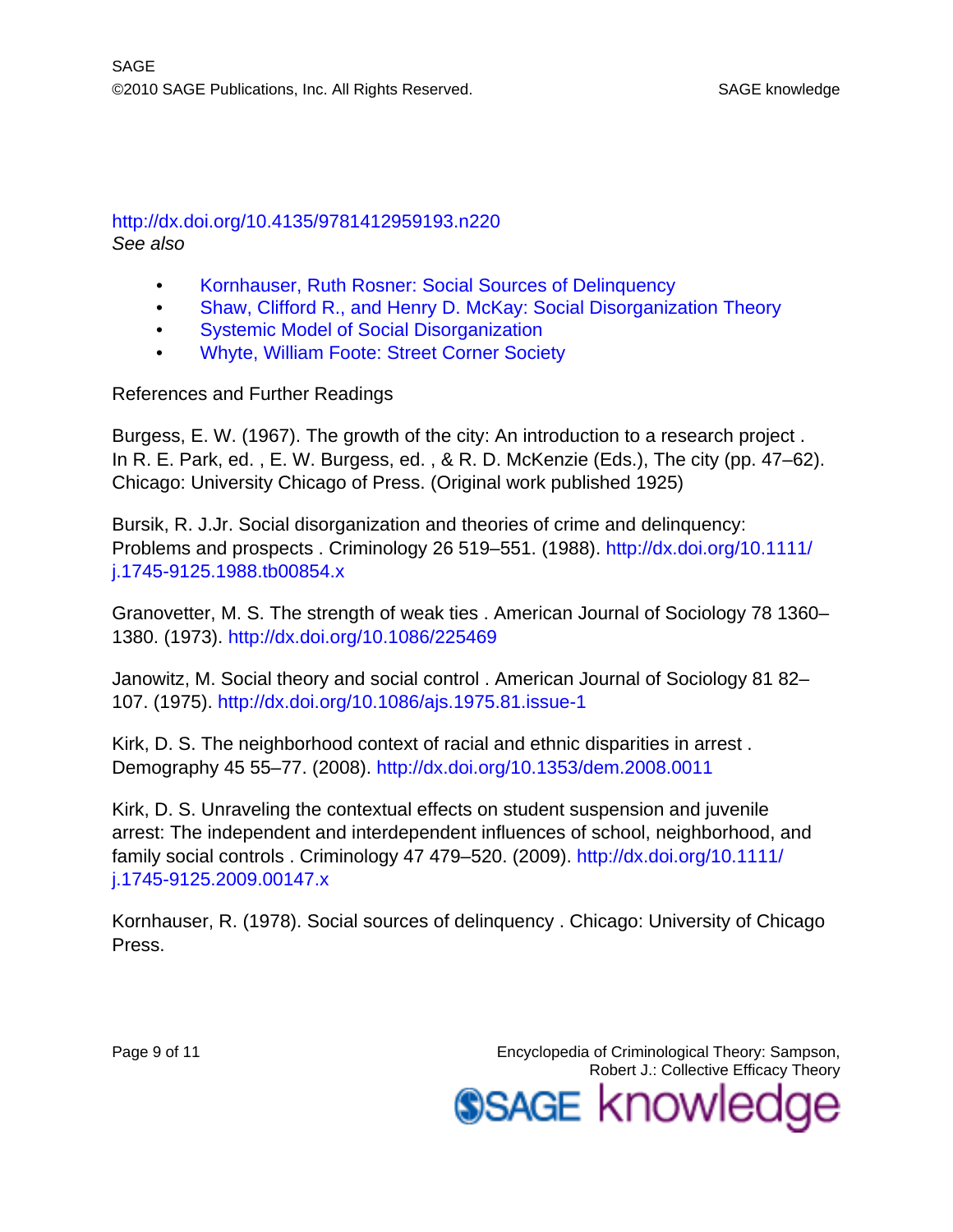Morenoff, J. D., Sampson, R. J., and Raudenbush, S. W. Neighborhood inequality, collective efficacy, and the spatial dynamics of homicide . Criminology 39 517–560. (2001).<http://dx.doi.org/10.1111/crim.2001.39.issue-3>

Park, R. E. (1967). The city: Suggestions for investigation of human behavior in the city . In R. E. Park, ed. , E. W. Burgess, ed. , & R. D. McKenzie (Eds.), The city (pp. 1– 46). Chicago: University of Chicago Press. (Original work published 1925)

Pratt, T. C., & Cullen, F. T. (2005). Assessing macro-level predictors and theories of crime: A meta-analysis . In M. Tonry (Ed.), Crime and justice: A review of research (Vol. 32, pp. 373–450). Chicago: University of Chicago Press.

Sampson, R. J. (2006a). Collective efficacy theory: Lessons learned and directions for future inquiry . In F. T. Cullen, ed. , J. P. Wright, ed. , & K. R. Blevins (Eds.), Taking stock: The status of criminological theory (Advances in Criminological Theory: Vol. 15, pp. 149–167). New Brunswick, NJ: Transaction.

Sampson, R. J. (2006b). How does community context matter? Social mechanisms and the explanation of crime . In P.-O. Wikström, ed. , & R. J. Sampson (Eds.), The explanation of crime: Context, mechanisms, and development (pp. 31–60). Cambridge, UK: Cambridge University Press.

Sampson, R. J., and Groves, W. B. Community structure and crime: Testing social disorganization theory . American Journal of Sociology 94 744–802. (1989).

Sampson, R. J., Morenoff, J. D., and Raudenbush, S. W. Social anatomy of racial and ethnic disparities in violence . American Journal of Public Health 95 224–232. (2005). <http://dx.doi.org/10.2105/AJPH.2004.037705>

Sampson, R. J., Raudenbush, S. W., and Earls, F. Neighborhoods and violent crime: A multilevel study of collective efficacy . Science 227 918–924. (1997).

Shaw, C. R., & McKay, H. D. (1942). Juvenile delinquency and urban areas . Chicago: University of Chicago Press.

Page 10 of 11 Encyclopedia of Criminological Theory: Sampson, Robert J.: Collective Efficacy Theory **SSAGE knowled**